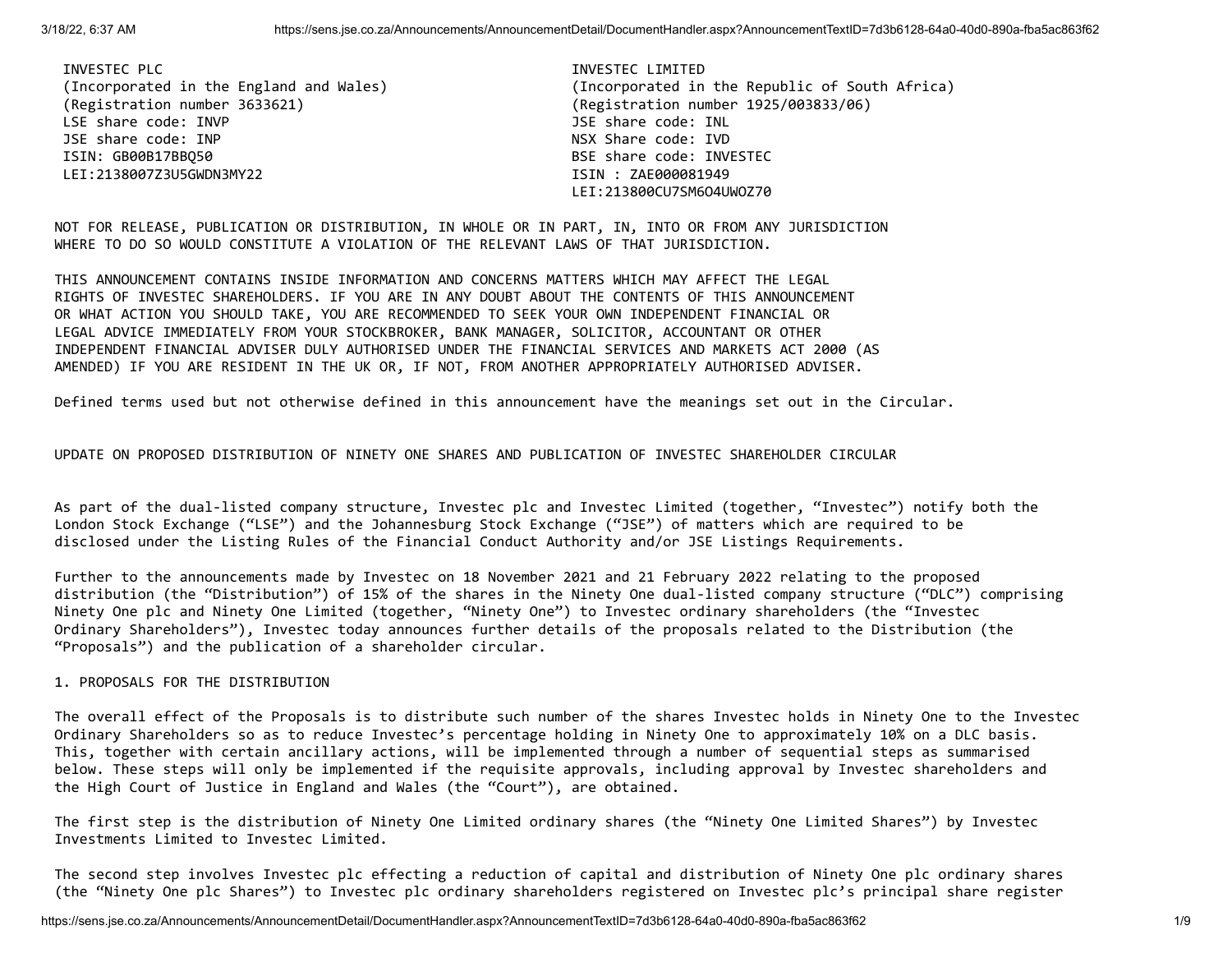maintained in the United Kingdom (the "Investec plc UK Register Shareholders") through a Court sanctioned process known as a scheme of arrangement (the "UK Distribution"). Investec plc will not, through the UK Distribution, distribute any Ninety One plc Shares to Investec plc Ordinary Shareholders registered on the Investec plc South African branch register maintained in South Africa (the "Investec plc SA Register Shareholders"), who will instead receive Ninety One Limited Shares as part of the third step described below.

The third step is the distribution in specie of all of the Ninety One Limited Shares held by Investec Limited to Investec Limited Ordinary Shareholders and to Investec plc SA Register Shareholders via the Investec SA DAS Share (the "SA Distribution").

In order for the Proposals to be finalised, Investec shareholder approval will be sought at a general meeting of Investec plc and a general meeting of Investec Limited (the "General Meetings"), which will be followed by a separate meeting of Investec plc ordinary shareholders (the "Investec plc Ordinary Shareholders") convened pursuant to an order of the Court (the "Court Meeting") in respect of the UK Distribution. The General Meetings will start at 10.30 a.m. (London time) / 11.30 a.m. (Johannesburg time) and the Court Meeting will start at 10.45 a.m. (London time) / 11.45 a.m. (Johannesburg time) (or as soon thereafter as the General Meetings shall have concluded or been adjourned).

In particular, in order to facilitate the UK Distribution, it will be necessary to obtain the approval of the Investec plc Ordinary Shareholders at the Court Meeting.

If the Proposals are so approved, Investec plc Ordinary Shareholders on the Investec plc UK Register will receive 0.13751 Ninety One plc Shares for each Investec plc Ordinary Share that they hold, Investec plc Ordinary Shareholders on the Investec plc SA Register will receive 0.13751 Ninety One Limited Shares for each Investec plc Ordinary Share that they hold and Investec Limited Ordinary Shareholders will receive 0.13751 Ninety One Limited Shares for each Investec Limited Ordinary Share that they hold.

Investec plc Ordinary Shareholders will retain their existing shareholding in Investec plc and Investec Limited Ordinary Shareholders will retain their existing shareholding in Investec Limited.

An entitlement to a fraction of a Ninety One plc Share or Ninety One Limited Share will arise for all Investec Ordinary Shareholders. For example, if: (i) an Investec plc Ordinary Shareholder on the Investec plc UK Register holds eight Investec plc Ordinary Shares at the Distribution record time (expected to be 6.30 p.m. (London time) on Monday, 30 May 2022) (the "Distribution Record Time"), such Investec plc Ordinary Shareholder will receive one Ninety One plc Share, plus an entitlement to a 0.10008 fraction of a Ninety One plc Share; (ii) an Investec plc Ordinary Shareholder on the Investec plc SA Register holds eight Investec plc Ordinary Shares at the Distribution Record Time, such Investec plc Ordinary Shareholder will receive one Ninety One Limited Share, plus an entitlement to a 0.10008 fraction of a Ninety One Limited Share; and (iii) an Investec Limited Ordinary Shareholder holds eight Investec Limited Ordinary Shares at the Distribution Record Time, such Investec Limited Ordinary Shareholder will receive one Ninety One Limited Share, plus an entitlement to a 0.10008 fraction of a Ninety One Limited Share.

Where fractional entitlements to Ninety One Shares arise on the Distribution, the relevant Investec Ordinary Shareholder will instead be entitled to receive a cash amount as more fully described below:

## Fractional entitlements in respect of the UK Distribution

No entitlements to a fraction of a Ninety One plc Share shall be transferred to an Investec plc UK Register Shareholder. The aggregated number of Ninety One plc Shares to which Investec plc UK Register Shareholders are entitled will first be rounded down to the nearest whole number of Ninety One plc Shares, resulting in allocations of whole numbers of Ninety One plc Shares, and the aggregated excess fractions of Ninety One plc Shares to which such Investec plc UK Register Shareholders would otherwise be entitled to will not be transferred to them but will instead be sold in the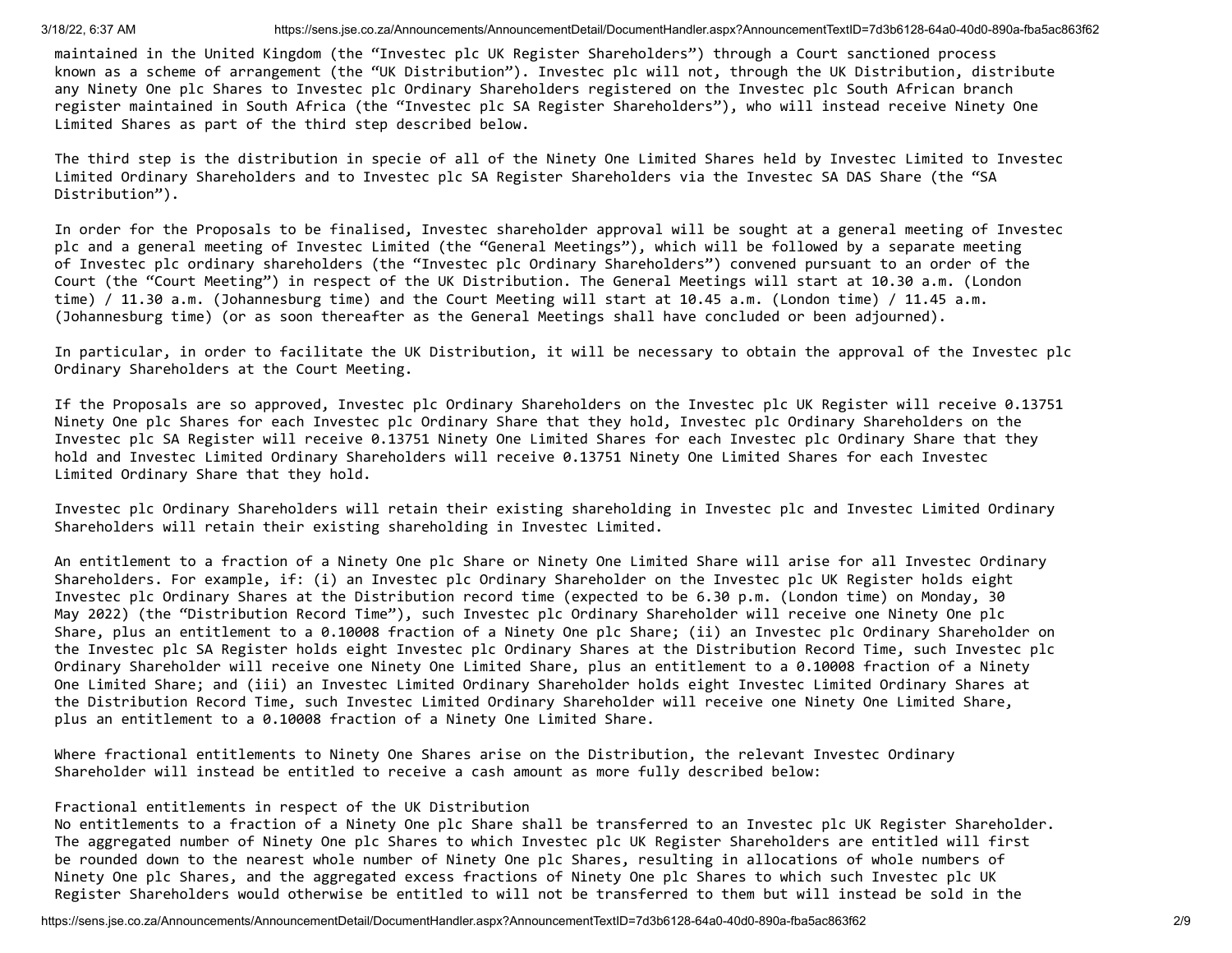market, and the relevant Investec plc UK Register Shareholder will be entitled to receive a cash payment equivalent to the fraction to which they otherwise would have been entitled.

## Fractional entitlements in respect of the SA Distribution

No entitlements to a fraction of a Ninety One Limited Share shall be transferred to an Investec Ordinary Shareholder or an Investec plc SA Register Shareholder (collectively, the "SA Distribution Shareholders"). The aggregated number of Ninety One Limited Shares to which SA Distribution Shareholders are entitled will first be rounded down to the nearest whole number of Ninety One Limited Shares, resulting in allocations of whole numbers of Ninety One Limited Shares and the aggregated excess fractions of Ninety One Limited Shares to which such SA Distribution Shareholders would otherwise be entitled, will not be transferred to them but will instead be sold in the market, and the relevant SA Distribution Shareholder will be entitled to receive a cash payment in respect of the fraction to which they otherwise would have been entitled.

If Investec Ordinary Shareholders sell or otherwise transfer their Investec plc Ordinary Shares or Investec Limited Ordinary Shares before the last day to trade in order to appear in the relevant Investec Register at the Distribution Record Time, they will not receive any Ninety One plc Shares or Ninety One Limited Shares (as applicable).

## 2. RATIONALE

As set out in the announcement on 21 February 2022, given Investec's strong capital generation and capital optimisation strategy, Investec intends to distribute a 15% holding in Ninety One to shareholders whilst retaining an approximate 10% interest. Investec has considered a number of different ways of effecting the Distribution. For capital optimisation reasons, it is beneficial for the retained 10% shareholding in Ninety One to be held by Investec plc.

On this basis, and given the number of Ninety One Shares held by each of Investec plc and Investec Limited, together with the complexities involved in transferring such shares between the two entities, Investec has reached the conclusion that under the Proposals Investec plc SA Register Shareholders should receive Ninety One Limited Shares from Investec Limited, rather than Ninety One plc Shares from Investec plc.

## 3. PUBLICATION OF INVESTEC SHAREHOLDER CIRCULAR AND NOTICE OF GENERAL MEETINGS AND COURT MEETING

Investec is pleased to announce that, following receipt of approval from the JSE, the circular to Investec Ordinary Shareholders and Investec Preference Shareholders in connection with the Distribution (the "Circular") has been published. An electronic version of the Circular is available for inspection, subject to applicable securities laws, at www.investec.com. A copy of the Circular will also be submitted to the National Storage Mechanism, where it will be available for inspection at https://data.fca.org.uk/#/nsm/nationalstoragemechanism.

Notices of the General Meetings and the Court Meeting, each of which is to be held on Thursday, 28 April 2022, are set out in the Circular. The General Meetings will start at 10.30 a.m. (London time) / 11.30 a.m. (Johannesburg time) and the Court Meeting will start at 10.45 a.m. (London time) / 11.45 a.m. (Johannesburg time) (or as soon thereafter as the General Meetings shall have concluded or been adjourned). The Investec plc General Meeting and the Court Meeting will be held at 30 Gresham Street, London EC2V 7QP, UK and the Investec Limited General Meeting will be held at 100 Grayston Drive, Sandown, Sandton 2196, Republic of South Africa.

Investec is providing a virtual meeting platform to enable Investec shareholders to participate in the General Meetings and Court Meeting, and Investec encourages Investec shareholders to consider making use of this facility. The guide for Investec plc Shareholders for electronic participation in the Investec plc General Meeting and the Court Meeting can be found in Part XIV of the Circular. The guide for Investec Limited Shareholders for electronic participation in the Investec Limited General Meeting can be found in Part XII of the Circular, and the instructions for joining the Investec Limited General Meeting electronically can be found in Part XIV of the Circular.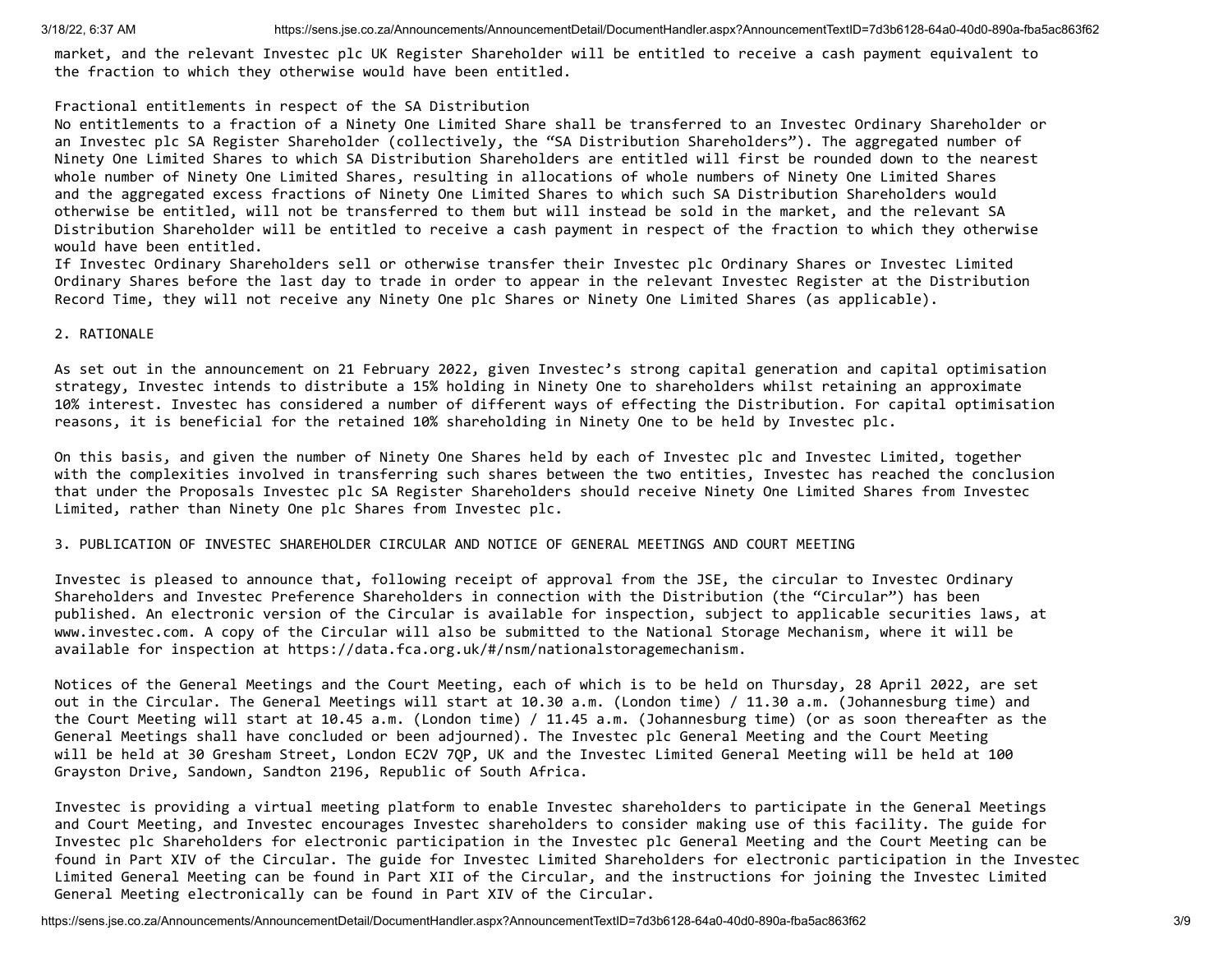4. EXPECTED TIMETABLE OF PRINCIPAL

Last day to trade on the Investec plc SA Register for Investec plc Ordinary Shareholders that hold Investec plc Ordinary Shares through a CSDP in order to participate in the Investec plc

Last day to trade on the Investec Limited SA Register for Investec Limited Shareholders to participate in the Investec Limited General Meeting Thursday, 21 April 2022

Latest time and date for receipt of blue and pink Forms of Proxy 10.30 a.m. (London time)/11.30 a.m. (Johannesburg time) for the Investec plc General Meeting1 **being the Investigate on Tuesday, 26 April 2022** 

Latest time and date for receipt of green and yellow Forms of 10.30 a.m. (London time)/11.30 a.m. (Johannesburg time) Proxy for the Investec Limited General Meeting2 **by the Internal According Control** Controllery on Tuesday, 26 April 2022

Latest time and date for appointing a proxy for the Investec plc 10.30 a.m. (London time)/11.30 a.m. (Johannesburg time) General Meeting by way of CREST Proxy Instruction **Cameral Access 2008** 6 April 2022

Latest time and date for receipt of white Forms of Proxy for the 10.45 a.m. (London time)/11.45 a.m. (Johannesburg time) Court Meeting3 on Tuesday, 26 April 2022

Meeting by way of CREST Proxy Instruction on Tuesday, 26 April 2022

UK Voting Record Time for Investec plc Shareholders in respect 6.30 p.m. (London time)/7.30 p.m. (Johannesburg time) of the Investec plc General Meeting and the Court Meeting on Tuesday, 26 April 2022

SA Voting Record Time for Investec Limited Shareholders in 6.30 p.m. (London time)/7.30 p.m. (Johannesburg time) respect of the Investec Limited General Meeting and the interval on Tuesday, 26 April 2022

Scheme Court Hearing to sanction the Scheme and confirm the Investec plc reduction of capital required to effect the UK Distribution Thursday, 19 May 2022

regarding finalisation 9.00 a.m. (Johannesburg time) on Friday, 20 May 2022

Event Time (London time/Johannesburg time) and/or date

General Meeting Thursday, 21 April 2022

- 
- 
- 
- 
- Latest time and date for appointing a proxy for the Court 10.45 a.m. (London time)/11.45 a.m. (Johannesburg time)
	-
	-
- 10.30 a.m. (London time)/11.30 a.m. (Johannesburg General Meetings time) Thursday, 28 April 2022
- 10.45 a.m. (London time)/11.45 a.m. (Johannesburg Court Meeting time) Thursday, 28 April 20224

Announcement expected to be released on SENS and RNS As soon as possible after 8.00 a.m. (London time)/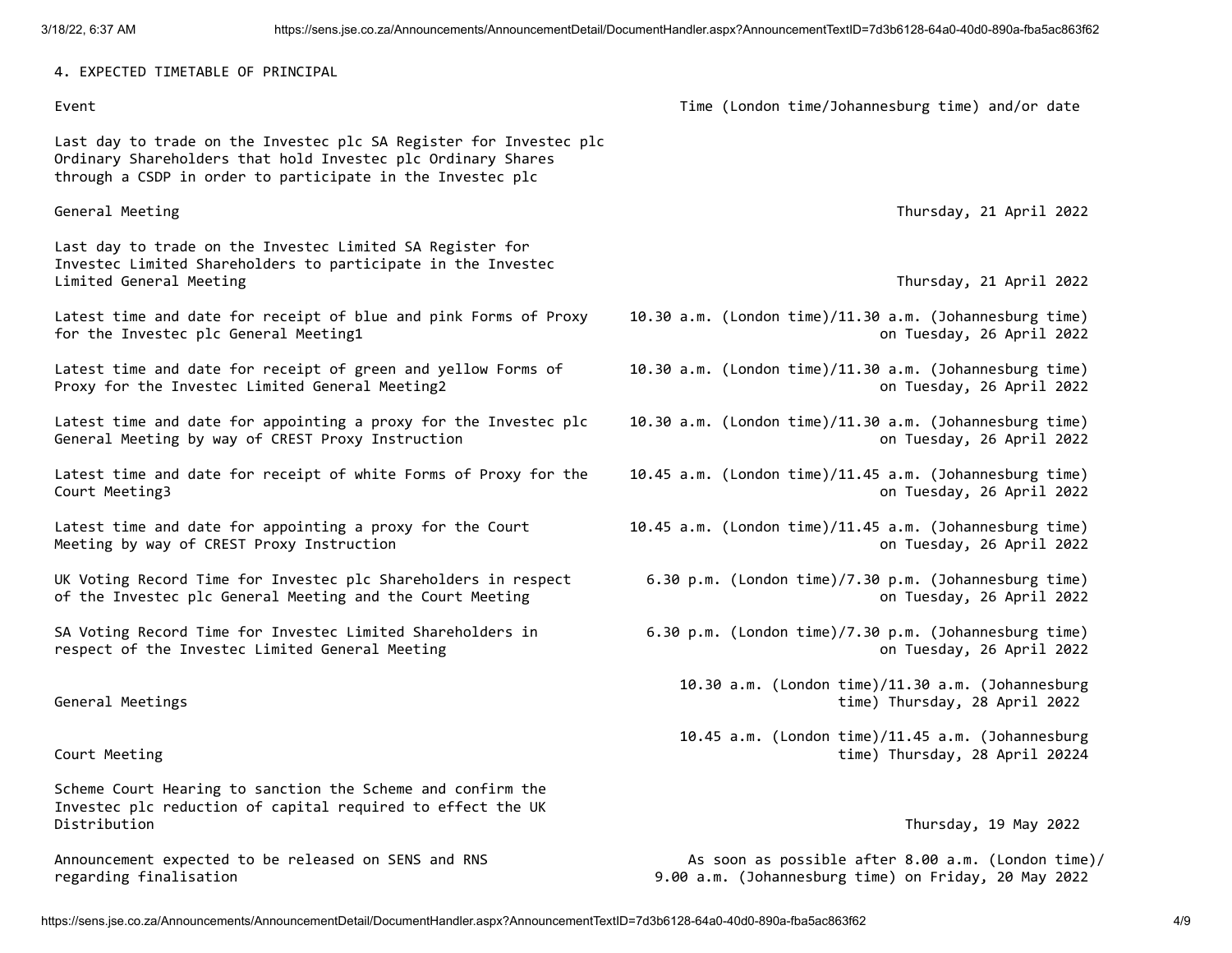| Last date for transfers between the Investec plc Registers by<br>Investec plc Ordinary Shareholders prior to the UK Distribution<br>Effective Time                                                                  | Tuesday, 24 May 2022                                                                                        |
|---------------------------------------------------------------------------------------------------------------------------------------------------------------------------------------------------------------------|-------------------------------------------------------------------------------------------------------------|
| Last date for transfers between the Investec Limited Registers<br>by Investec Limited Ordinary Shareholders prior to the SA<br>Distribution Effective Time                                                          | Tuesday, 24 May 2022                                                                                        |
| Last day to trade on the Investec plc SA Register for Investec plc<br>Ordinary Shareholders that hold Investec plc Ordinary Shares<br>through a CSDP in order to participate in the UK Distribution5                | Wednesday, 25 May 2022                                                                                      |
| Last day to trade on the Investec Limited SA Register for<br>Investec Limited Ordinary Shareholders that hold Investec<br>Limited Ordinary Shares through a CSDP in order to participate<br>in the SA Distribution6 | Wednesday, 25 May 2022                                                                                      |
| Investec plc Ordinary Shares on the Investec plc SA<br>Register trade "ex" entitlement on the Investec plc SA<br>Register to receive the Ninety One Limited Shares<br>pursuant to the SA Distribution               | Thursday, 26 May 2022                                                                                       |
| Investec Limited Ordinary Shares trade "ex" entitlement on the<br>Investec Limited SA Register to receive the Ninety One Limited<br>Shares pursuant to the SA Distribution7                                         | Thursday, 26 May 2022                                                                                       |
| SENS announcement confirming, inter alia, the cash proceeds<br>payable in respect of fractional entitlements                                                                                                        | By 9.00 a.m. (London time)/10.00 a.m. (Johannesburg<br>time) on Friday, 27 May 2022                         |
| Record date for Johannesburg Stock Exchange settlement<br>purposes                                                                                                                                                  | Monday, 30 May 2022                                                                                         |
| Distribution Record Time 8                                                                                                                                                                                          | 6.30 p.m. (London time)/7.30 p.m. (Johannesburg time)<br>on Monday, 30 May 2022                             |
| UK Distribution Effective Time                                                                                                                                                                                      | 7.00 p.m. (London time)/8.00 p.m. (Johannesburg time)<br>on Monday, 30 May 2022                             |
| SA Distribution Effective Time                                                                                                                                                                                      | 7.00 p.m. (London time)/8.00 p.m. (Johannesburg time)<br>on Monday, 30 May 2022                             |
| Crediting of Ninety One plc Shares to CREST accounts                                                                                                                                                                | As soon as possible after 8.00 a.m. (London time)/<br>9.00 a.m. (Johannesburg time) on Tuesday, 31 May 2022 |
| Crediting of Ninety One Limited Shares and fractional<br>entitlement payments to CSDP or broker accounts in the Strate<br>System                                                                                    | As soon as possible after 8.00 a.m. (London time)/<br>9.00 a.m. (Johannesburg time) on Tuesday, 31 May 2022 |
| Transfers between the Investec plc Registers by Investec plc                                                                                                                                                        |                                                                                                             |

https://sens.jse.co.za/Announcements/AnnouncementDetail/DocumentHandler.aspx?AnnouncementTextID=7d3b6128-64a0-40d0-890a-fba5ac863f62 5/9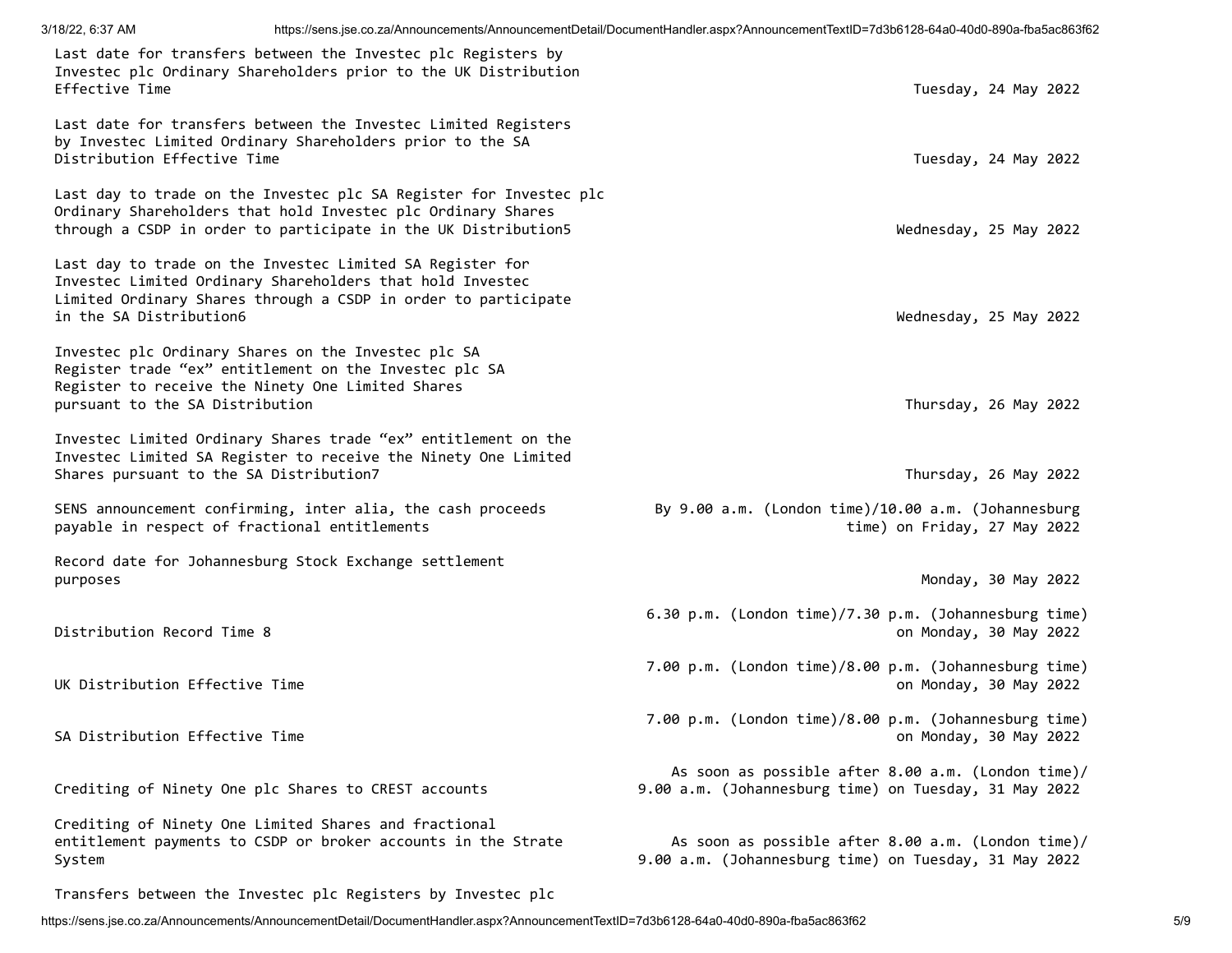| https://sens.jse.co.za/Announcements/AnnouncementDetail/DocumentHandler.aspx?AnnouncementTextID=7d3b6128-64a0-40d0-890a-fba5ac863f62<br>3/18/22, 6:37 AM |                                                                                                                                   |                                                     |  |
|----------------------------------------------------------------------------------------------------------------------------------------------------------|-----------------------------------------------------------------------------------------------------------------------------------|-----------------------------------------------------|--|
| Ordinary Shareholders re-opened                                                                                                                          |                                                                                                                                   | Wednesday, 1 June 2022                              |  |
| Limited Ordinary Shareholders re-opened                                                                                                                  | Transfers between the Investec Limited Registers by Investec                                                                      | Wednesday, 1 June 2022                              |  |
|                                                                                                                                                          | Crediting fractional entitlement payments to CREST accounts                                                                       | Wednesday, 1 June 2022                              |  |
| CSDP or broker account                                                                                                                                   | Despatch of cheques (where applicable) or electronic transfer<br>in respect of fractional entitlements for shareholders without a | As soon as practicable after Wednesday, 1 June 2022 |  |
|                                                                                                                                                          | Despatch of share certificates for certificated Ninety One Shares                                                                 | As soon as practicable after Wednesday, 1 June 2022 |  |
| Comments to salient dates:                                                                                                                               | • The expected dates and times listed above may be subject to change.                                                             |                                                     |  |

- The expected timetable of principal events has been approved by the Johannesburg Stock Exchange. The expected dates and times listed in the expected timetable of principal events may be subject to change.
- The General Meetings and the Court Meeting will be held at 10.30 a.m. (London time)/11.30 a.m. (Johannesburg time) and 10.45 a.m.9 (London time)/11.45 a.m. (Johannesburg time), respectively, on Thursday, 28 April 2022.The Investec plc General Meeting and the Court Meeting will be held at 30 Gresham Street, London, EC2V 7QP, United Kingdom and the Investec Limited General Meeting will be held at 100 Grayston Drive, Sandown, Sandton, 2196, Republic of South Africa.

Notes to the salient dates:

- 1. The blue and pink Forms of Proxy may be handed to the Chair of the Investec plc General Meeting or the UK Registrar at any time before the proxy exercises any rights of the shareholder at the meeting.
- 2. The green and yellow Forms of Proxy may be handed to the Chair of the Investec Limited General Meeting or the SA Registrar at any time before the proxy exercises any rights of the shareholder at the meeting.
- 3. The white Form of Proxy may be handed to the Chair of the Court Meeting or the UK Registrar at the commencement of the meeting.
- 4. Court Meeting to commence at 10.45 a.m. (London time)/ 11.45 a.m. (Johannesburg time) or, if later, immediately after the conclusion or adjournment of the General Meetings.
- 5. Investec plc Ordinary Shareholders should anticipate their holdings of Investec plc Shares at the Distribution Record Time by taking into account all unsettled trades concluded on or before the last day to trade which are due to be settled on or before the record date for Johannesburg Stock Exchange settlement purposes.
	- 6. Investec Limited Ordinary Shareholders should anticipate their holdings of Investec Limited Shares at the Distribution Record Time by taking into account all unsettled trades concluded on or before the last day to trade which are due to be settled on or before the record date for Johannesburg Stock Exchange settlement purposes.
	- 7. Share certificates may not be Dematerialised into Uncertificated Form or rematerialised into Certificated Form between Thursday, 26 May 2022 and Monday, 30 May 2022, both days inclusive
	- 8. The time by which an Investec Ordinary Shareholder must appear in the relevant Investec Register in order to be entitled to receive any Ninety One plc Shares or Ninety One Limited Shares pursuant to the UK Distribution or the SA Distribution (in each case, as applicable), being the same date as the record date for JSE settlement purposes.
	- 9. Court Meeting to commence at 10.45 a.m. (London time) / 11.45 a.m. (Johannesburg time) or, if later, immediately after the conclusion or adjournment of the General Meetings.

# 5. IMPACT ON INVESTEC SHAREHOLDERS

Under the Proposals, Investec Shareholders will be treated equally, regardless of whether they hold shares in Investec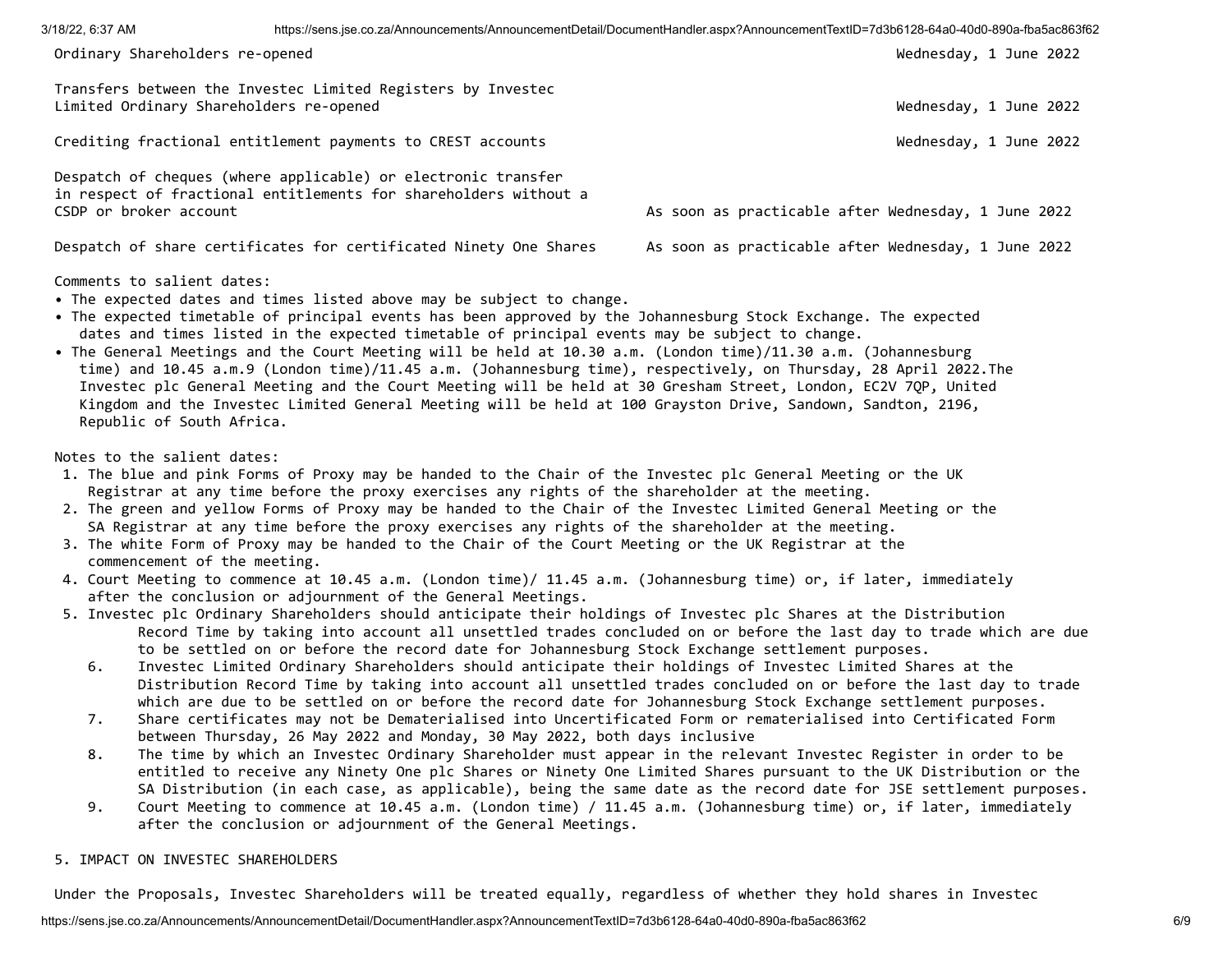plc or Investec Limited.

Following the implementation of the Proposals, the Investec Ordinary Shareholders will:

- retain their shareholdings in Investec plc and/or Investec Limited, as applicable, and receive 0.13751 Ninety One plc Shares for each Investec plc Ordinary Share held on the Investec plc UK Register, 0.13751 Ninety One Limited Shares for each Investec plc Ordinary Share held on the Investec plc SA Register and/or 0.13751 Ninety One Limited Shares for each Investec Limited Ordinary Share held; and
- receive any dividends from Ninety One and Investec on a go-forward basis.

Each Investec Ordinary Shareholder who does not, prior to the implementation of the Proposals, hold an interest in Ninety One Shares should contact Ninety One's registrars to register as a new shareholder following the implementation of the Proposals.

Further information in relation to tax is contained in Part VII of the Circular, which provides a general description of certain tax consequences of the Proposals relevant to Investec Ordinary Shareholders who are resident for tax purposes in the UK, the United States, South Africa, Namibia or Botswana.

Investec has sought a ruling from the South African Revenue Service as to whether the distribution in specie of the Ninety One Limited Shares by Investec Limited to the Investec Limited Ordinary Shareholders and the Investec plc Ordinary Shareholders on the Investec plc SA Register constitutes an "unbundling transaction" as defined in section 46 of the South African Income Tax Act.

As at the date of this announcement, the ruling application is still in progress. Investec Ordinary Shareholders and Investec Preference Shareholders should consider the tax implications of both Scenario 1 and Scenario 2 (as set out in Part VII of the Circular) before making any decision on how to vote on the proposed resolutions at the General Meetings or, in the case of the Investec plc Ordinary Shareholders, how to vote on the Scheme at the Court Meeting.

## 6. CONDITIONS TO THE PROPOSALS

The Distribution is conditional upon the following conditions having been satisfied:

- (a) the Scheme having been approved by a majority in number of those Investec plc Ordinary Shareholders who are present and vote, either in person or by proxy, at the Court Meeting and who represent 75% or more in value of the Investec plc Ordinary Shares voted by such Shareholders;
- (b) the SA Distribution Resolution and the Investec DAT Deeds Amendments Resolution, as set out in the Notices of General Meeting, having been passed by the requisite majority of Investec Ordinary Shareholders at the General Meetings;
- (c) the UK Distribution Resolution, as set out in the Notices of General Meeting, having been passed by the requisite majority of Investec Ordinary Shareholders and Investec Preference Shareholders at the General Meetings;
- (e) the Scheme having been sanctioned by the Court and the reduction of capital required to effect the UK Distribution having been confirmed by the Court;
- (f) a copy of the Scheme Court Order having been delivered to the Registrar of Companies; and
- (g) a resolution having been approved by the requisite majority of the board of directors of Investec Investments and Investec Limited authorising the distribution of the relevant Ninety One Limited Shares to give effect to the SA Distribution in accordance with the provisions of the South African Companies Act.

The Directors will not take the necessary steps to implement the Scheme and the Distribution unless and until the above conditions have been or will be satisfied and, at the relevant time, the Directors consider that it continues to be in the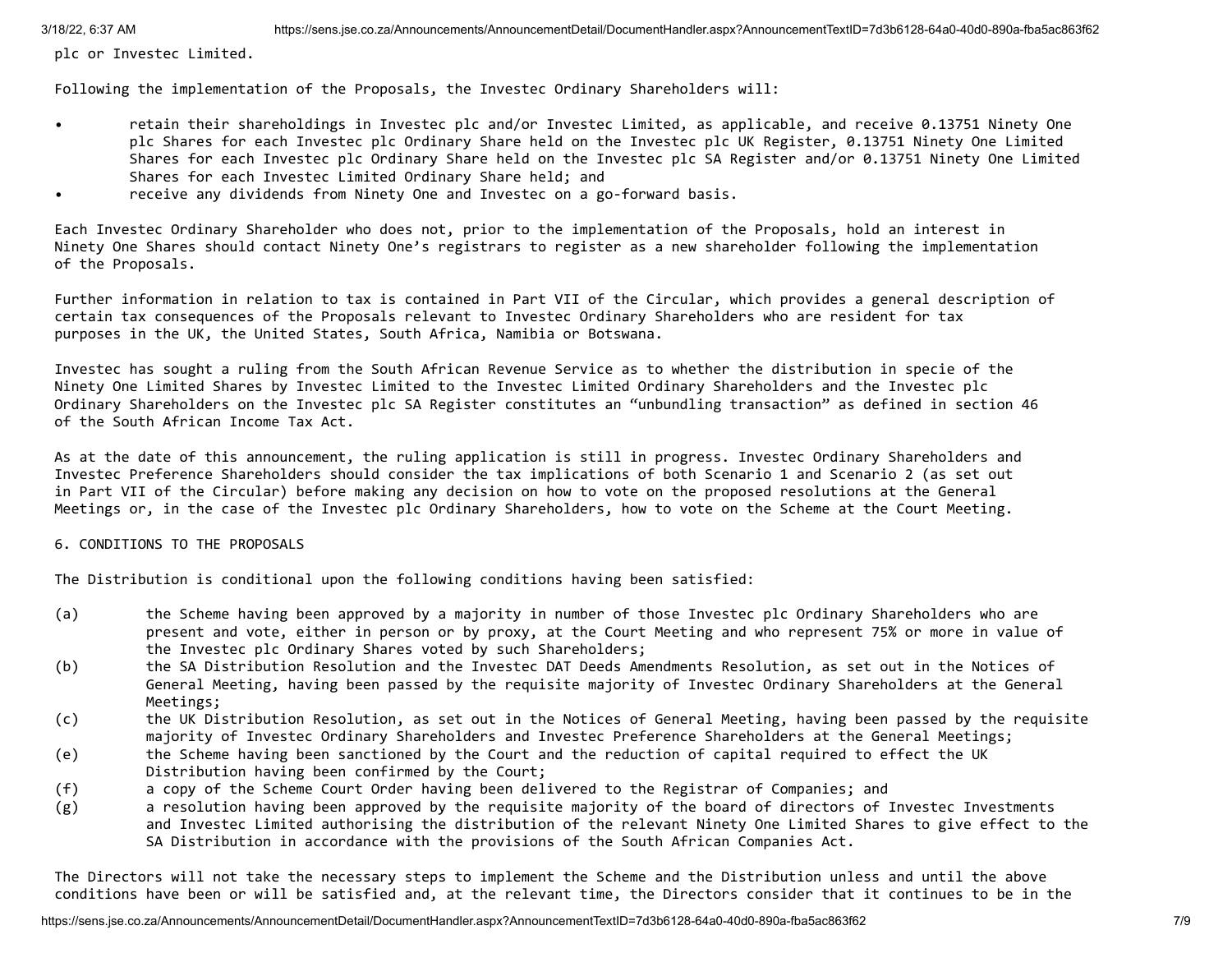best interests of the Investec Shareholders that the Scheme and the Distribution be implemented.

### 7. BACKGROUND TO NINETY ONE

Ninety One is an independent investment manager, founded in South Africa in 1991. It now operates and invests globally and offers a range of active strategies to its global client base. Ninety One is listed on the London and Johannesburg Stock Exchanges. Additional information on Ninety One can be found on Ninety One's website: https://ninetyone.com/

### 8. CLASSIFICATION OF THE PROPOSALS

The Distribution constitutes a category 2 disposal in terms of the JSE Limited Listings Requirements. The Distribution constitutes a class 2 transaction for the purposes of the Listing Rules of the Financial Conduct Authority. As at 30 September 2021, the gross asset value attributable to the Ninety One Shares, the subject of the proposed Distribution, was £369.331million and the profits attributable to such Ninety One Shares were £22.824million.

18 March 2022

Financial Advisor and Transaction Sponsor Investec Bank Limited

Legal Advisors ENSafrica and Linklaters LLP

Namibia Sponsor Old Mutual Investment Services (Namibia) (Pty) Ltd

Botswana Sponsor Motswedi Securities (Pty) Ltd

Enquiries: Mr David Miller Investec plc Company Secretary Tel: + 44 (0)20 7597 4000

### FORWARD-LOOKING STATEMENTS

This announcement contains forward-looking statements with respect to certain of Investec plc's and Investec Limited's plans and expectations relating to the Distribution. By their nature, all forward-looking statements involve risk and uncertainty because they relate to future events and circumstances which are beyond Investec plc's and Investec Limited's control. These forward-looking statements speak only as of the date on which they are made. Investec plc and Investec Limited expressly disclaim any obligation or undertaking to release publicly any updates or revisions to any forward-looking statements contained in this announcement or any other forward-looking statements they may make.

### IMPORTANT INFORMATION

The Ninety One shares to be distributed in connection with the Proposals have not been, and will not be, registered under the US Securities Act or the securities laws of any state or other jurisdiction of the United States and may not be offered, sold, exercised, transferred or delivered, directly or indirectly, in or into the United States at any time except pursuant to an exemption from, or in a transaction not subject to, the registration requirements of the US Securities Act